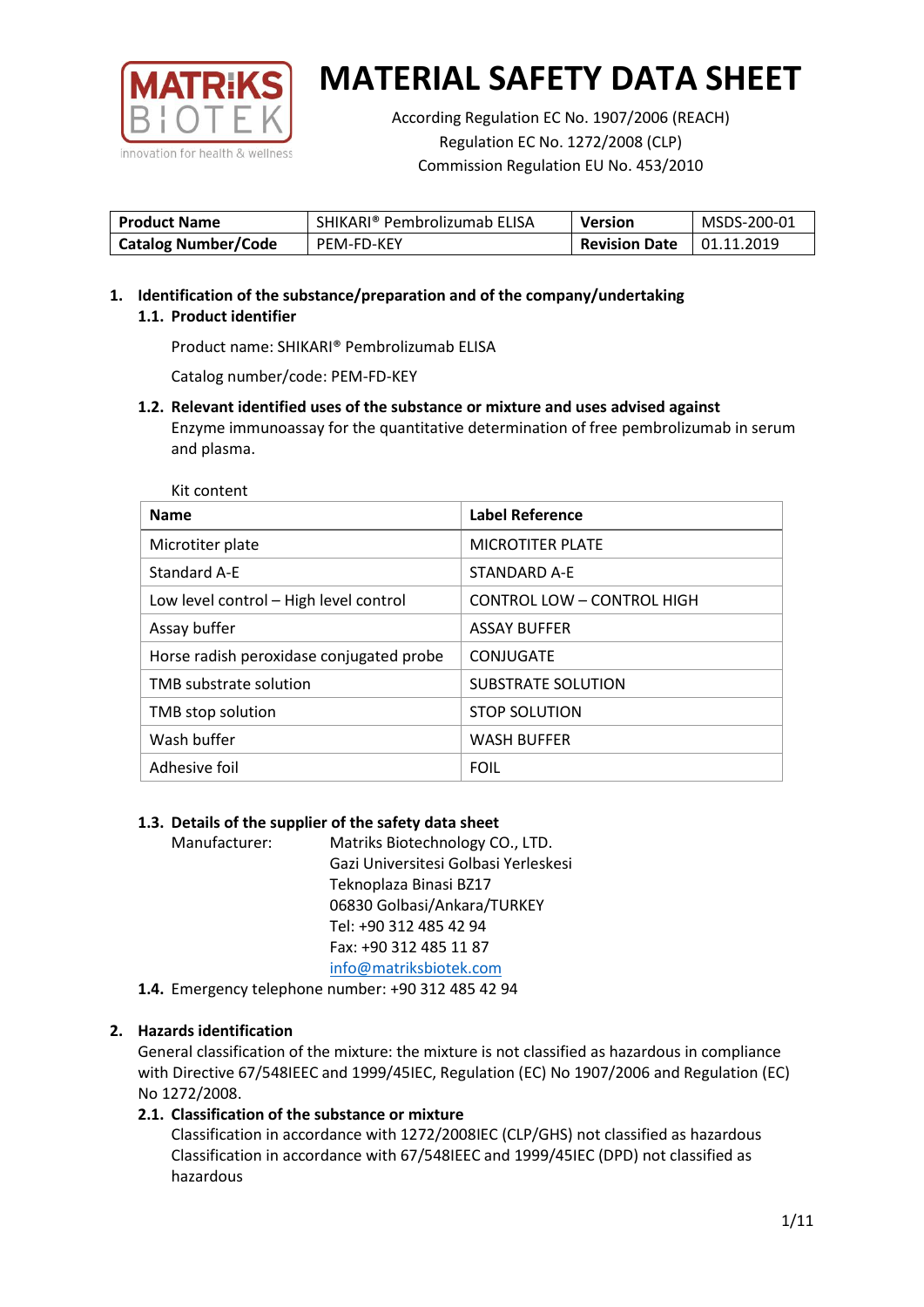

According Regulation EC No. 1907/2006 (REACH) Regulation EC No. 1272/2008 (CLP) Commission Regulation EU No. 453/2010

| <b>Product Name</b>        | SHIKARI® Pembrolizumab ELISA | <b>Version</b>       | MSDS-200-01       |
|----------------------------|------------------------------|----------------------|-------------------|
| <b>Catalog Number/Code</b> | PEM-FD-KEY                   | <b>Revision Date</b> | $\mid$ 01.11.2019 |

### **2.2. Label elements**

This product is not under labelling according to Regulation (EC) n. 1272/2008

# **2.3. Other hazards**

Results of PBT and vPvB assessment: The substances in the mixture do not meet the PBT/vPvB criteria according to REACH (content <0,1% w/w), annex XIII; the substances in the mixture are not included in the Candidate List of SVHC.

**Note:** This product is intended for laboratory use by professional uses only. Use appropriate personal protective equipment while working with the reagents provided.

# **3. Composition/information on ingredients**

### **3.1. Substances**

| <b>Stop Solution</b>               |                                                                                                                           |
|------------------------------------|---------------------------------------------------------------------------------------------------------------------------|
| Ingredient                         | Hydrochloric Acid (HCL) Index No. 017-002-01-X                                                                            |
| CAS No (EC No)                     | 7647-01-0(231-595-7)                                                                                                      |
| Containing Conc. (%)               | <5,0* (Dilution is not classified as hazardous<br>according to the European Regulation<br>67/548/EEC and 1272/2008/EC)    |
| form)                              | Classification according to regulation (EC) No 1272/2008 (CLP) (related to the concentrated                               |
| Hazard Class and Category Codes(s) | Skin Corr. 1B STOT SE 3                                                                                                   |
| Hazard Statement Code(s)           | H314, H335                                                                                                                |
| Pictogram, Signal Word Code(s)     | GHS05, GHS07, Dgr                                                                                                         |
| Specific Conc. Limits, M-factors   | Skin Corr. 1B; H314: C≥25%<br>Skin Irrit. 2; H315: 10%≤C<25 %<br>Eye Irrit. 2, H319: 10%≤C<25 %<br>STOT SE 3; H355: C≥10% |
| Directive 67/548/EEC               | C; R34-37: C≥25%<br>Xi; R36/37/38: 10%≤C<25%                                                                              |

### **3.2. Mixtures**

| <b>Standards, Controls, Assay Buffer</b> |                                                                                                                           |
|------------------------------------------|---------------------------------------------------------------------------------------------------------------------------|
| Ingredient                               | Sodium Azide Index no. 011-004-00-7                                                                                       |
| CAS No (EC No)                           | 26628-22-8 (247-852-1)                                                                                                    |
| Containing Conc. (%)                     | <0,001 % (Dilution is not classified as hazardous<br>according to the European Regulation<br>67/548/EEC and 1272/2008/EC) |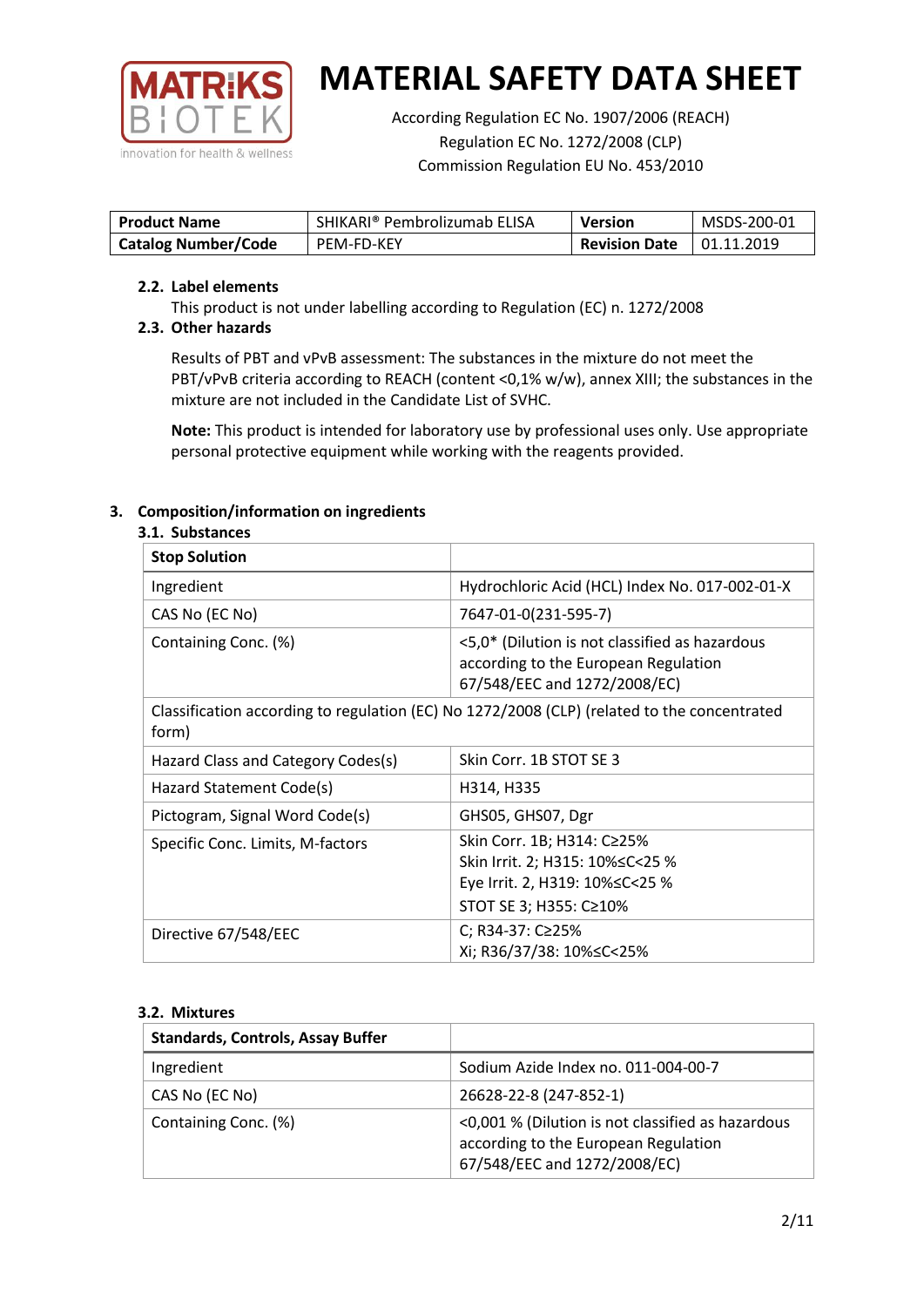

According Regulation EC No. 1907/2006 (REACH) Regulation EC No. 1272/2008 (CLP) Commission Regulation EU No. 453/2010

| <b>Product Name</b>        | SHIKARI® Pembrolizumab ELISA | Version              | MSDS-200-01 |
|----------------------------|------------------------------|----------------------|-------------|
| <b>Catalog Number/Code</b> | <b>PEM-FD-KEY</b>            | <b>Revision Date</b> | 01.11.2019  |

| Classification according to regulation (EC) No 1272/2008 (CLP) (related to the concentrated<br>form) |                              |  |  |
|------------------------------------------------------------------------------------------------------|------------------------------|--|--|
| Hazard Class and Category Codes(s)                                                                   | Acute Tox. 2 (oral)          |  |  |
|                                                                                                      | Acute Tox. 1 (dermal)        |  |  |
|                                                                                                      | STOT RE 2                    |  |  |
|                                                                                                      | <b>Acute Aquatic 1</b>       |  |  |
|                                                                                                      | <b>Aquatic Chronic 1</b>     |  |  |
| Hazard Statement Code(s)                                                                             | H300, H310, H373, H400, H410 |  |  |
| Pictogram, Signal Word Code(s)                                                                       | GHS06, GHS08, GHS09          |  |  |
| Specific Conc. Limits, M-factors                                                                     | M-Factor-Aquatic Acute:1     |  |  |
| Directive 67/548/EEC                                                                                 | R23/24/25-36/37/38-50/53     |  |  |

| Conjugate                          |                                                                                                                                         |
|------------------------------------|-----------------------------------------------------------------------------------------------------------------------------------------|
| Ingredient                         | Proclin 150 Index no. 613-167-00-5                                                                                                      |
|                                    | Proclin 150 is a mixture of substances of the<br>components, 5-Chloro-2-methyl-4-isothiazolin-3-                                        |
|                                    | one and 2-Methyl-2H -isothiazol-3-one (3:1).                                                                                            |
| CAS No (EC No)                     | 55965-84-9                                                                                                                              |
| Containing Conc. (%)               | <0,0015% (Dilution is not classified as hazardous<br>according to the European Regulation<br>67/548/EEC and 1272/2008/EC)               |
| form)                              | Classification according to regulation (EC) No 1272/2008 (CLP) (related to the concentrated                                             |
| Hazard Class and Category Codes(s) | Acute Tox. 3                                                                                                                            |
|                                    | Skin Corr. 1B                                                                                                                           |
|                                    | Skin Sens. 1                                                                                                                            |
|                                    | Acute Aquatic 1                                                                                                                         |
|                                    | Aquatic Chronic 1                                                                                                                       |
| Hazard Statement Code(s)           | H301, H311, H314, H317, H331, H400, H410                                                                                                |
| Pictogram, Signal Word Code(s)     | GHS05, GHS07, GHS09                                                                                                                     |
| Specific Conc. Limits, M-factors   | ≥0,6%: Skin Corr. 1B, H314<br>0,06 - < 0,6%: Skin Irrit. 2, H315<br>0,06 - < 0,6 %: Eye Irrit. 2, H319<br>≥0,0015 %: Skin Sens. 1, H317 |
|                                    | M-Factor - Aquatic Acute: 10                                                                                                            |
| Directive 67/548/EEC               | T; N R:23/24/25-34-35-50/53<br>S: (2-)26-28-36/37/39-45-60-61                                                                           |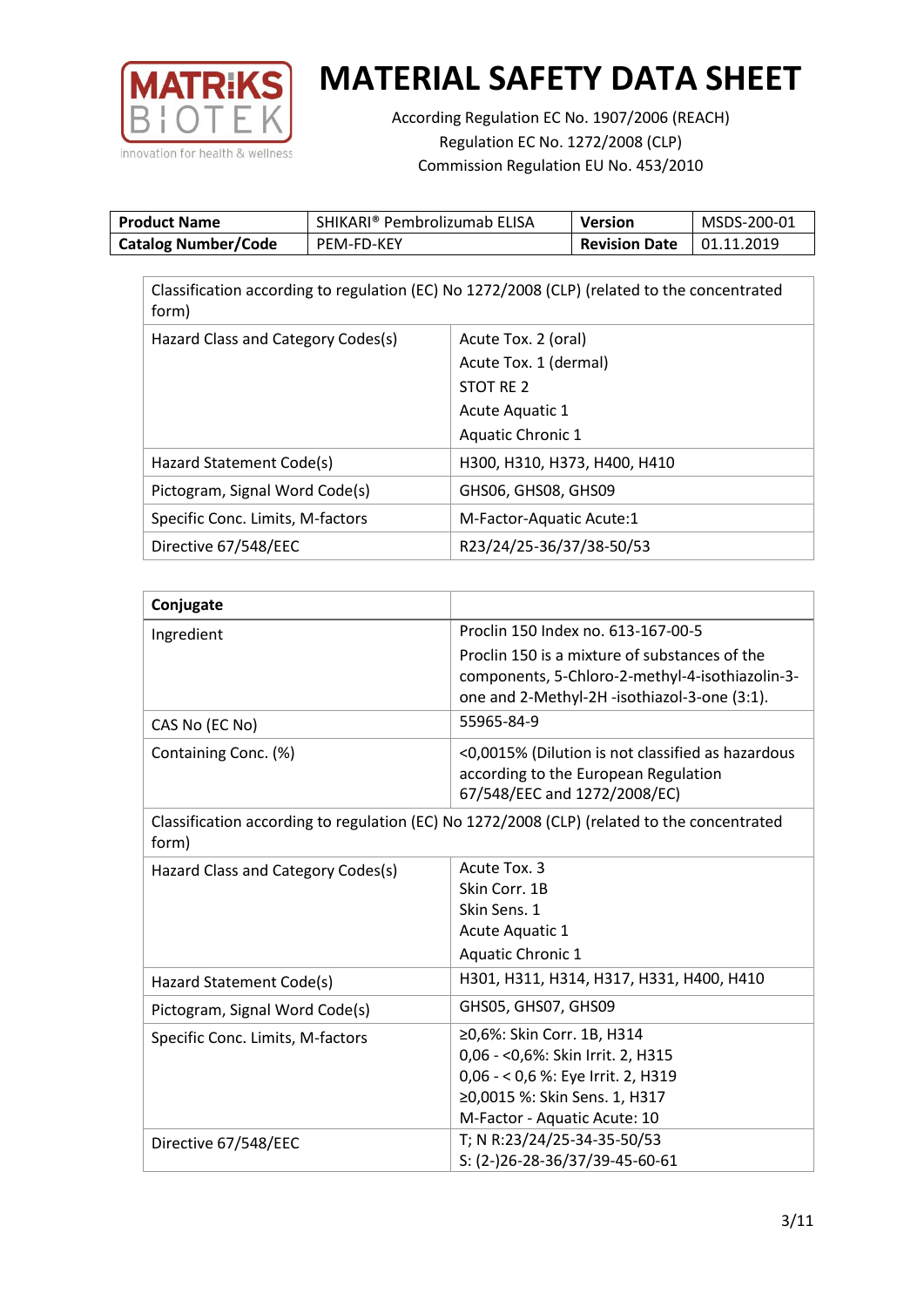

According Regulation EC No. 1907/2006 (REACH) Regulation EC No. 1272/2008 (CLP) Commission Regulation EU No. 453/2010

| <b>Product Name</b>        | SHIKARI® Pembrolizumab ELISA | <b>Version</b>       | MSDS-200-01 |
|----------------------------|------------------------------|----------------------|-------------|
| <b>Catalog Number/Code</b> | <b>PEM-FD-KEY</b>            | <b>Revision Date</b> | 01.11.2019  |

### **4. First-aid measures**

# **4.1. Description of first aid measures**

General advice: No special measures required. Consult physician in case of complaints. If inhaled: Supply fresh air.

In case of skin contact: Immediately flush skin with plenty of water. Cold water may be used. Remove contaminated clothing and shoes.

In case of eye contact: Check for and remove any contact lenses. Immediately flush eyes with plenty of water for at least 15 minutes. Cold water may be used. If swallowed: Rinse mouth with plenty of water

# **4.2. Most important symptoms and effects, both accurate and delayed**

There are no hazards under normal use conditions. Direct contact with eyes may cause slight and temporary irritation. Swallowing of larger amounts may lead to stomachache, vomiting or diarrhea.

### **4.3. Indication of any immediate medical attention and special treatment needed** No specific therapy known. Use supportive and symptomatic treatment.

### **5. Fire-fighting measures**

# **5.1. Extinguishing media**

Suitable extinguishing media: Water spray, alcohol resistant foam, dry-powder, carbon dioxide

Unsuitable extinguishing media: Direct water stream

#### **5.2. Special hazards arising from the substance mixture** To the best of our knowledge, no special hazards can be defined

**5.3. Advice for fire-fighters** No data available.

### **6. Accidental release measures**

- **6.1. Personal precautions, protective equipment and emergency procedures** Wear appropriate protective gloves and clothes.
- **6.2. Environmental precautions** Dilute with plenty of water. Do not allow to enter sewers/surface or ground water.

### **6.3. Methods and materials for containment and cleaning up**

Absorb with liquid-binding material (sand, diatomite, acid binders, universal binders, sawdust).

**6.4. Reference to other sections** For personal protection see section 8. For disposal see section 13.

### **7. Handling and storage**

# **7.1. Precautions for safe handling**

Use all reagents in accordance with the relevant package insert provided with the product.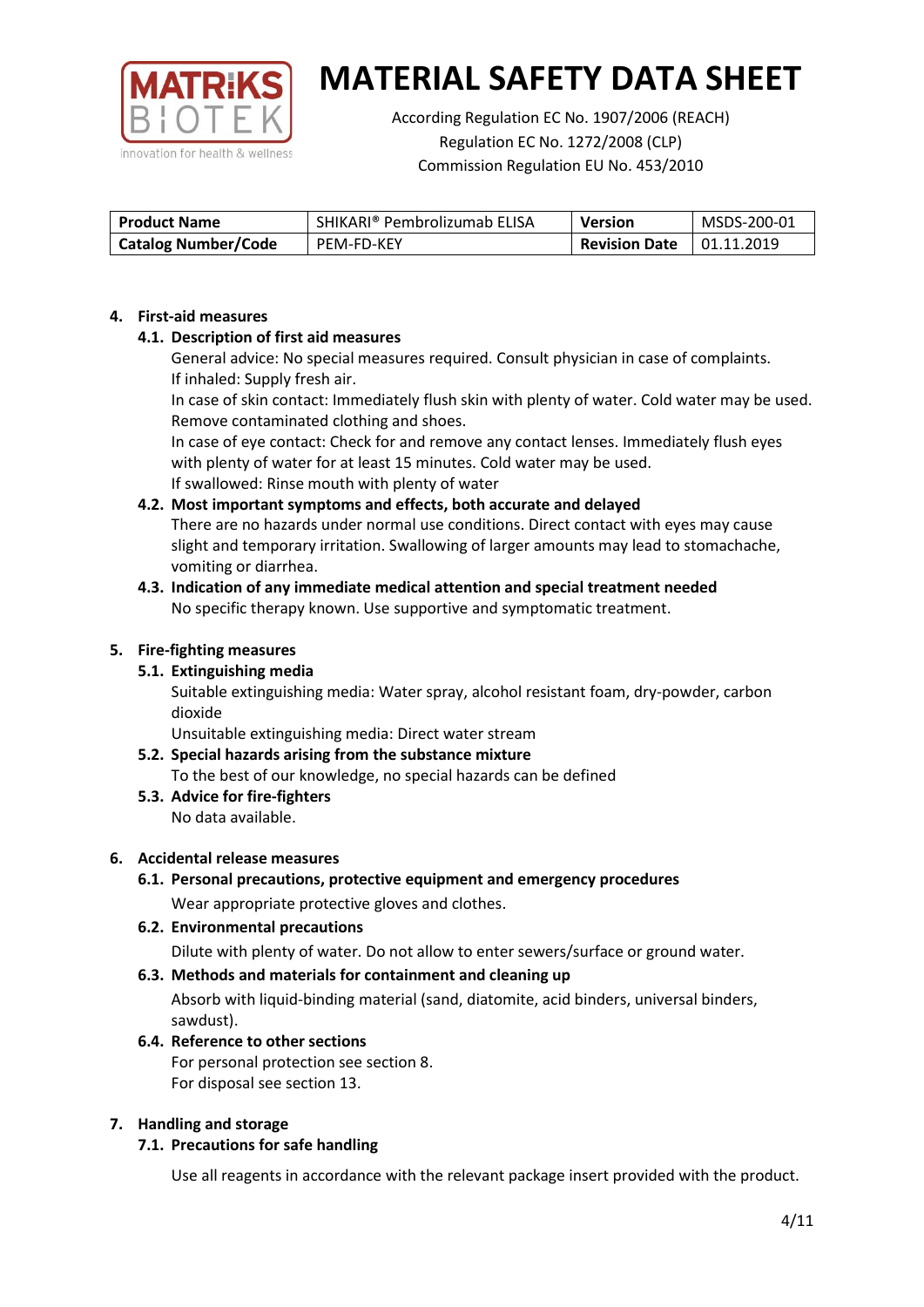

According Regulation EC No. 1907/2006 (REACH) Regulation EC No. 1272/2008 (CLP) Commission Regulation EU No. 453/2010

| <b>Product Name</b>        | SHIKARI® Pembrolizumab ELISA | <b>Version</b>       | MSDS-200-01       |
|----------------------------|------------------------------|----------------------|-------------------|
| <b>Catalog Number/Code</b> | PEM-FD-KEY                   | <b>Revision Date</b> | $\mid$ 01.11.2019 |

Do not smoke, eat, drink or apply cosmetics in areas where kit reagents are handled. Wear disposable latex gloves when handling reagents.

Never pipet by mouth and avoid contact of reagents and specimens with skin and mucous membranes.

Handling should be done in accordance with the procedures defined by an appropriate national biohazard safety guideline or regulation.

Use all reagents in accordance with the relevant package insert provided with the product.

# **7.2. Conditions for safe storage, including any incompatibilities**

Store in tightly closed original packages or appropriately labeled alternate vessels. Store in dry, bunded areas. Keep away from direct sunlight and heat sources. Recommended storage temperature: 10-30°C (shipment), 2-8°C (long term storage). Protect from freezing. Keep away from food and drinks. Keep away from acids and heavy metals. Keep out of the reach of children.

# **7.3. Specific end uses**

For EU diagnostic product.

For the rest of the world "Research use only".

# **8. Exposure controls/personel protection**

# **8.1. Control parameters**

Indicative occupational exposure limit ES (2000/39IEC, Directive 2006/15IEC and Directive 2009/161IEC):

| <b>CAS</b> | <b>Substance</b> | Indicative occupational exposure limit |                         |
|------------|------------------|----------------------------------------|-------------------------|
|            | name             |                                        |                         |
| 26628-22-8 | Sodium Azide     | OEL mean (time-weighted 8 h):          | $0,1 \,\mathrm{mg/m^3}$ |
|            |                  | OEL short term (LS min):               | 0,3                     |
|            |                  | Notation: Skin                         |                         |

National work-place occupational exposure limits (only selected lands are displayed):

| <b>CAS</b> | <b>Substance</b> | <b>Occupational exposure limits</b>     |                       |
|------------|------------------|-----------------------------------------|-----------------------|
|            | name             |                                         |                       |
| 26628-22-8 | Sodium Azide     | Turkey                                  |                       |
|            |                  | PEL:                                    | $0,1 \text{ mg/m}^3$  |
|            |                  | NPEL-P:                                 | 0,3 mg/m <sup>3</sup> |
|            |                  | D - absorb through skin                 |                       |
|            |                  | I – irritating to mucosa (eye, airways) |                       |
|            |                  | and skin                                |                       |
|            |                  | Government Regulation no.               |                       |
|            |                  | 361/2007 Coll.                          |                       |
|            |                  | Slovakia                                |                       |
|            |                  | NPEL mean:                              | $0,1 \text{ mg/m}^3$  |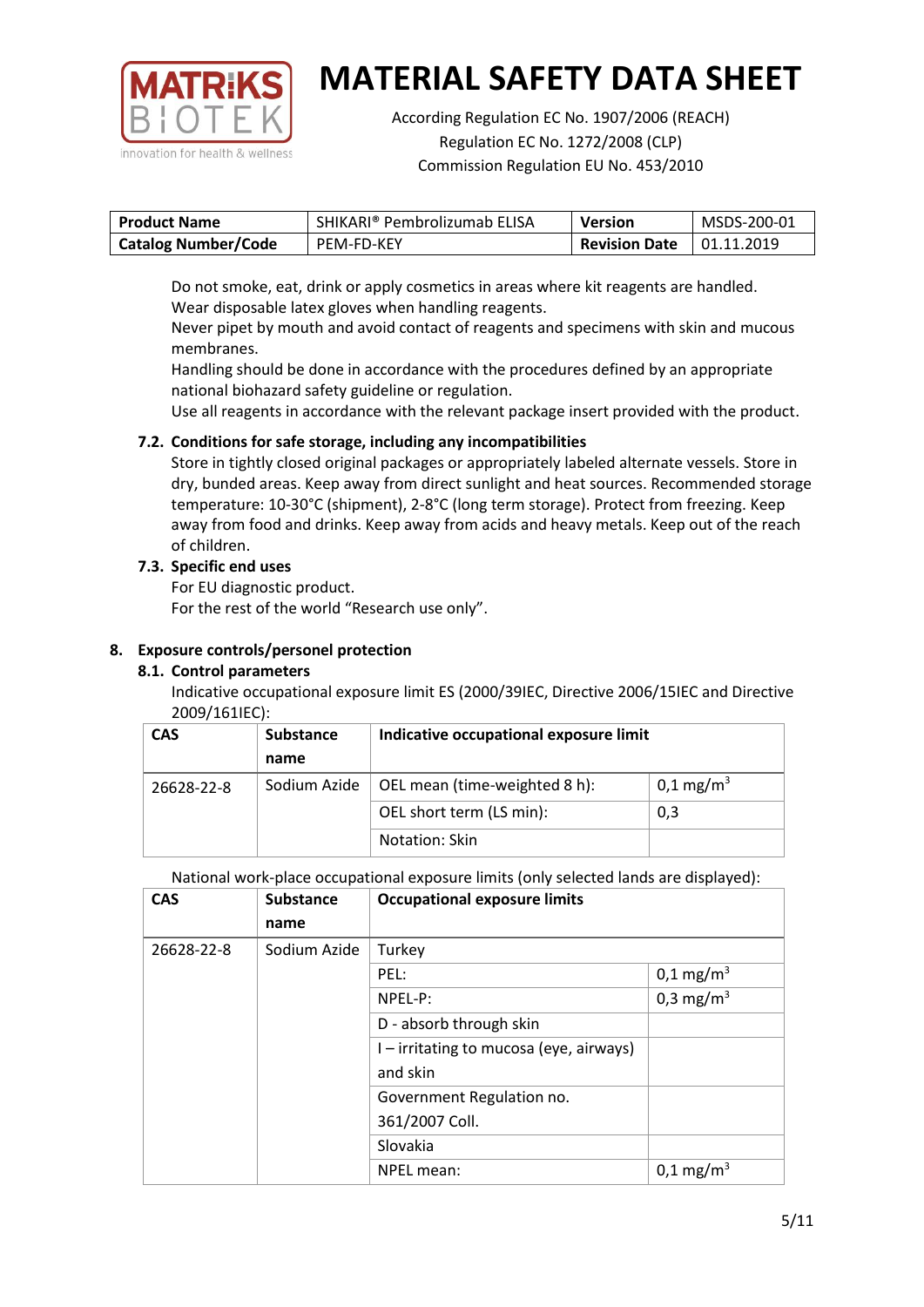

According Regulation EC No. 1907/2006 (REACH) Regulation EC No. 1272/2008 (CLP) Commission Regulation EU No. 453/2010

| <b>Product Name</b>        | SHIKARI® Pembrolizumab ELISA | Version              | MSDS-200-01 |
|----------------------------|------------------------------|----------------------|-------------|
| <b>Catalog Number/Code</b> | PEM-FD-KEY                   | <b>Revision Date</b> | 01.11.2019  |

| NPEL short-term:                | 0,3 mg/m <sup>3</sup> |
|---------------------------------|-----------------------|
| Note K: absorbed through skin   |                       |
| Regulation 300/2007 Coll. (SK), |                       |
| Appendix 1                      |                       |
| Germany                         |                       |
| AGW - time weighted mean:       | 0,2 mg/m <sup>3</sup> |
| Short-term factor:              | 2(1)                  |
| 1RGS-900                        |                       |
| United Kingdom                  |                       |
| TWA:                            | $0,1 \text{ mg/m}^3$  |
| STEL:                           | 0,3 mg/m <sup>3</sup> |
| France                          |                       |
| TWA:                            | $0,1 \text{ mg/m}^3$  |
| STEL:                           | 0,3 mg/m <sup>3</sup> |

### Other recommended values: not set

| <b>CAS</b> | Substance name   OEL - equivalents |   |
|------------|------------------------------------|---|
|            | $\overline{\phantom{0}}$           | - |

### Indicative biological limits (Turkey, *432/2003* Coll.): not set

| <b>Substance</b> | Evaluated as | Limit values |
|------------------|--------------|--------------|
|                  |              |              |

DNEL: not available for the mixture. PNEC: not available for the mixture.

### **8.2. Exposure controls**

General hygiene directives should be considered.

Keep away from food stuffs and beverages. Wash hands before breaks and at the end of the working day

### **Personal protective equipment:**

| <b>Respiratory protection:</b> | <b>Not required</b>                                               |
|--------------------------------|-------------------------------------------------------------------|
| Skin protection                | Protective gloves of nitrile or nature latex, satisfying the norm |
|                                | <b>DIN EN 455</b>                                                 |
| Eye/Face protection            | Safety glasses with side shields confirming to EN 166 (EN),       |
|                                | NIOSH (US)                                                        |
| Body protection                | Impenetrable protective clothing                                  |

# **9. Physical and chemical properties**

**9.1. Information on basic physical and chemical properties**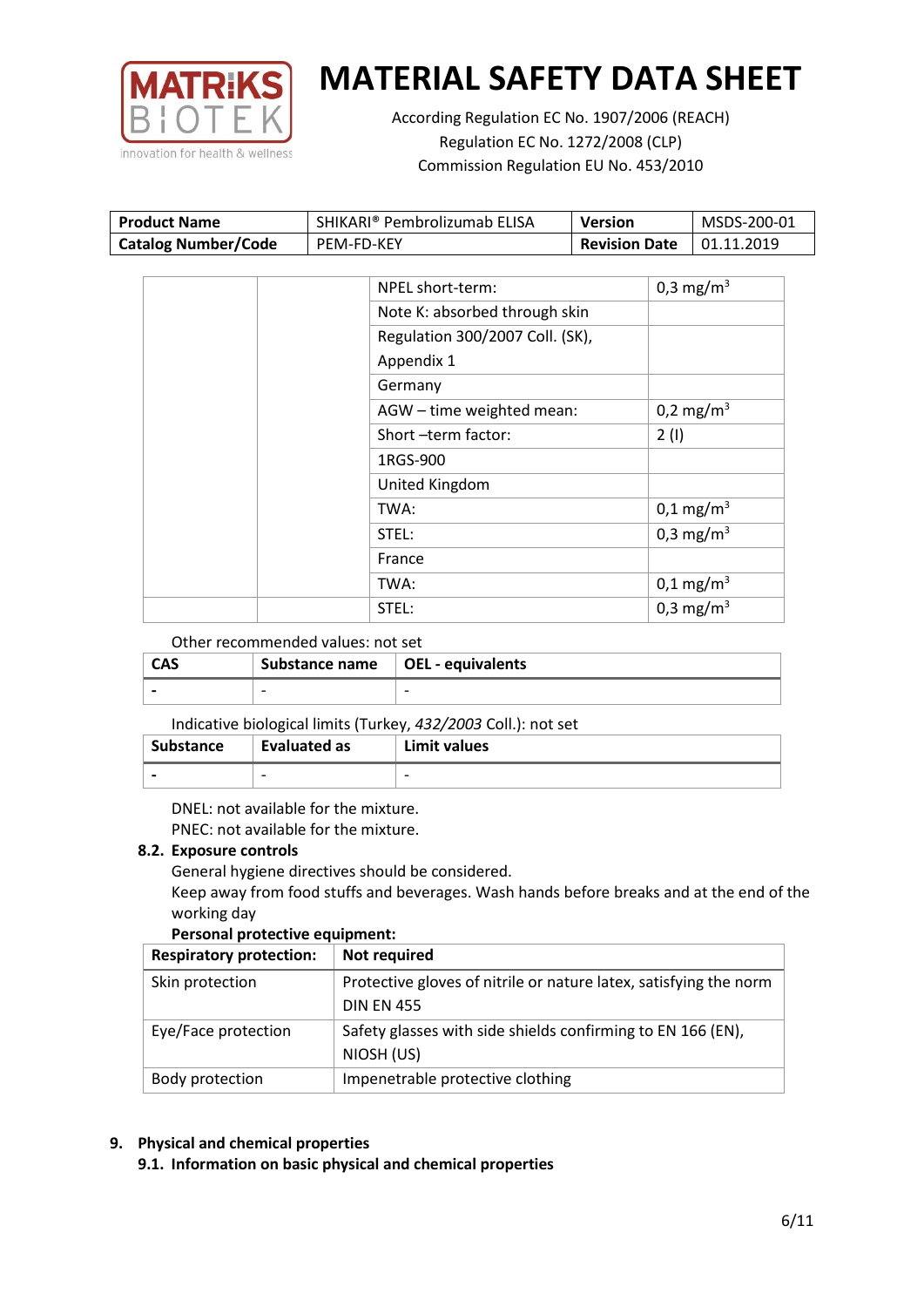

According Regulation EC No. 1907/2006 (REACH) Regulation EC No. 1272/2008 (CLP) Commission Regulation EU No. 453/2010

| <b>Product Name</b>        | SHIKARI® Pembrolizumab ELISA | <b>Version</b>       | MSDS-200-01 |
|----------------------------|------------------------------|----------------------|-------------|
| <b>Catalog Number/Code</b> | PEM-FD-KEY                   | <b>Revision Date</b> | 01.11.2019  |

| <b>COMPONENT</b>       | <b>APPEARANCE</b> | <b>ODOR</b>     | pH             |
|------------------------|-------------------|-----------------|----------------|
| Microtiter plate       | Solid, white      | <b>Odorless</b> | Not applicable |
| Standards and controls | Liquid, colorless | <b>Odorless</b> | $7,4 \pm 0,05$ |
| Conjugate              | Liquid, red       | <b>Odorless</b> | $7,4 \pm 0,05$ |
| Assay buffer           | Liquid, blue      | <b>Odorless</b> | $7,4 \pm 0,05$ |
| Substrate solution     | Liquid, colorless | <b>Odorless</b> | $3,6 - 3,8$    |
| Stop solution          | Liquid, colorless | <b>Odorless</b> | ${<}1$         |
| Wash buffer            | Liquid, colorless | <b>Odorless</b> | $7,4 \pm 0,05$ |

| <b>For All Components</b>                    |                                              |  |
|----------------------------------------------|----------------------------------------------|--|
| Odor threshold                               | No data available                            |  |
| Melting point/freezing point                 | No data available                            |  |
| Initial boiling point and range              | No data available                            |  |
| Flash point                                  | No data available                            |  |
| Evaporation rate                             | No data available                            |  |
| Flammability (solid, gas)                    | No data available                            |  |
| Upper/lower flammability or explosive limits | No data available                            |  |
| Vapour pressure                              | No data available                            |  |
| Vapour density                               | No data available                            |  |
| Relative density                             | No data available                            |  |
| Solubility(ies)                              | Fully miscible                               |  |
| Partition coefficient: n-octanol water       | No data available                            |  |
| Auto-ignition temperature                    | Product is not self-igniting                 |  |
| Decomposition temperature                    | No data available                            |  |
| Viscosity                                    | No data available                            |  |
| <b>Explosive properties</b>                  | Product does not present an explosion hazard |  |
| Oxidizing properties                         | No data available                            |  |

### **9.2. Other information**

No other information available.

### **10. Stability and reactivity**

### **10.1. Reactivity**

Not reactive under normal conditions of storage and manipulation. Sodium azide has been reported to form lead or copper azide in laboratory plumbing (heavy metals) which may explode on percussion. Treatment of sodium azide with strong acids gives hydrazoic acid, which is also extremely toxic.

### **10.2. Chemical stability**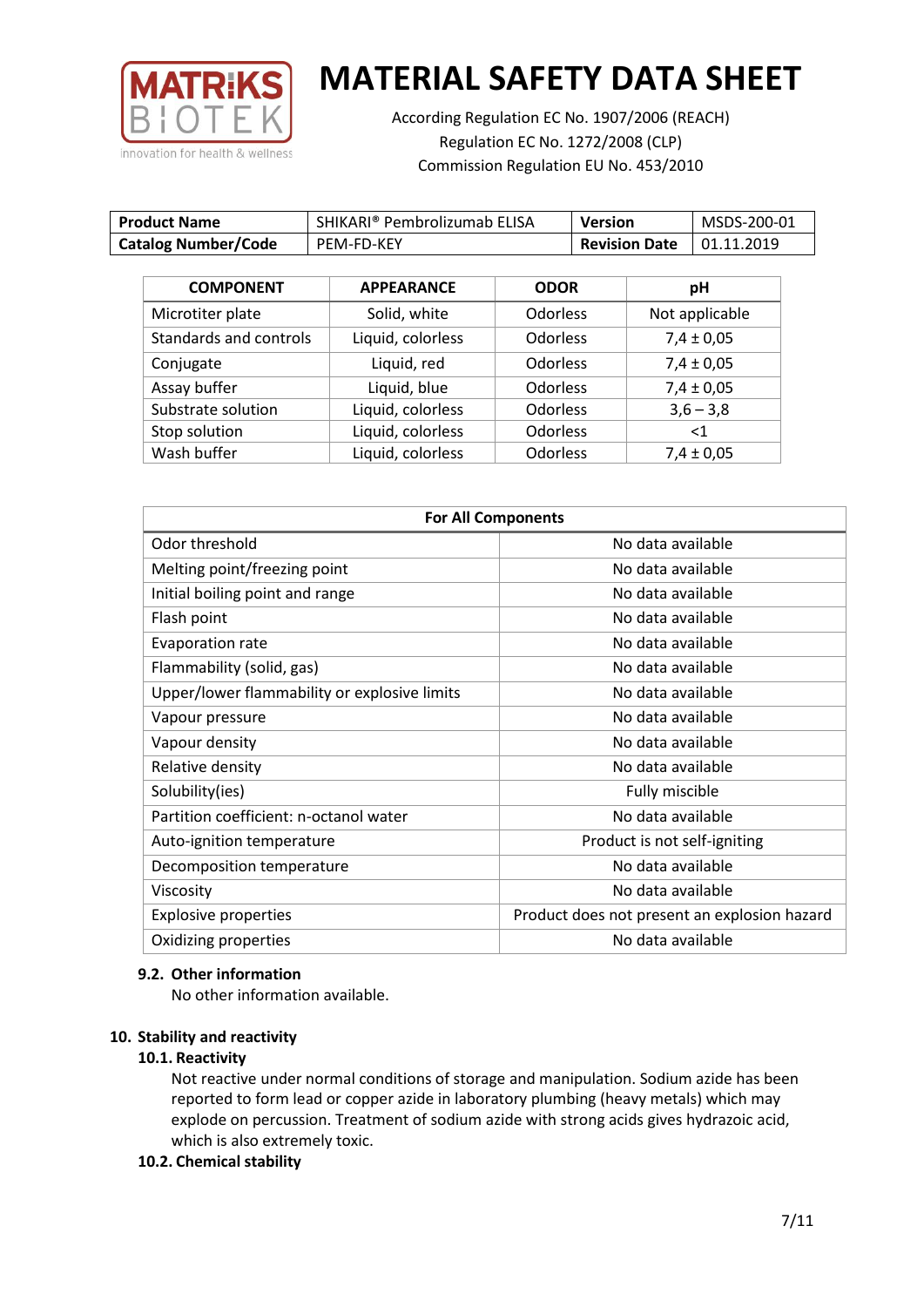

According Regulation EC No. 1907/2006 (REACH) Regulation EC No. 1272/2008 (CLP) Commission Regulation EU No. 453/2010

| <b>Product Name</b>        | SHIKARI® Pembrolizumab ELISA | <b>Version</b>       | MSDS-200-01 |
|----------------------------|------------------------------|----------------------|-------------|
| <b>Catalog Number/Code</b> | PEM-FD-KEY                   | <b>Revision Date</b> | 01.11.2019  |

Mixture is chemically stable under normal conditions of storage and manipulation. Overheating may cause thermal decomposition.

# **10.3. Possibility of hazardous reactions**

Sodium azide has been reported to form lead or copper azide in laboratory plumbing (heavy metals) which may explode on percussion.

### **10.4. Conditions to avoid**

Stable under normal conditions. Keep away from direct sunlight and heat sources. Do not mix with strong acids and heavy metals.

### **10.5. Incompatible materials**

Strong acids, heavy metals, halogenated hydrocarbons.

# **10.6. Hazardous decomposition products**

Material does not decompose at ambient temperatures. Incomplete combustion and thermolysis may produce toxic, irritating and flammable decomposition products (such as carbon monoxide, carbon dioxide, sooth, aldehydes and other products of organic compounds decomposition, sulfur / nitrogen oxides).

### **11. Toxicological information**

### **11.1. Information on toxicological effects**

### **11.1.1. Acute toxicity**

Based on available data, the classification criteria are not met. Based on composition, the mixture has low acute toxicity and no adverse effects for human health are expected under applicable conditions of exposure sodium azide.

# **11.1.2. Skin corrosion/irritation**

Based on available data, the classification criteria are not met. Prolonged or repeated skin contact may cause mild irritation and dermatitis (skin inflammation). However, these effects do not required classification

# **11.1.3. Serious eye damage/irritation**

Based on available data, the classification criteria are not met. Direct contact with eyes may cause slight and temporary irritation. However, these effects do not required classification

### **11.1.4. Respiratory or skin sensitization**

Based on available data, the classification criteria are not met. Compounds have no sensitization effects.

# **11.1.5. Germ cell mutagenicity**

Based on available data, the classification criteria are not met. Compounds have no potential for mutagenic activity.

# **11.1.6. Carcinogenicity**

Based on available data, the classification criteria are not met. Compounds have no potential for carcinogenic activity.

### **11.1.7. Reproductive toxicity**

Based on available data, the classification criteria are not met. Compounds have no potential for reproductive toxicity.

### **11.1.8. STOT-single exposure**

Based on available data, the classification criteria are not met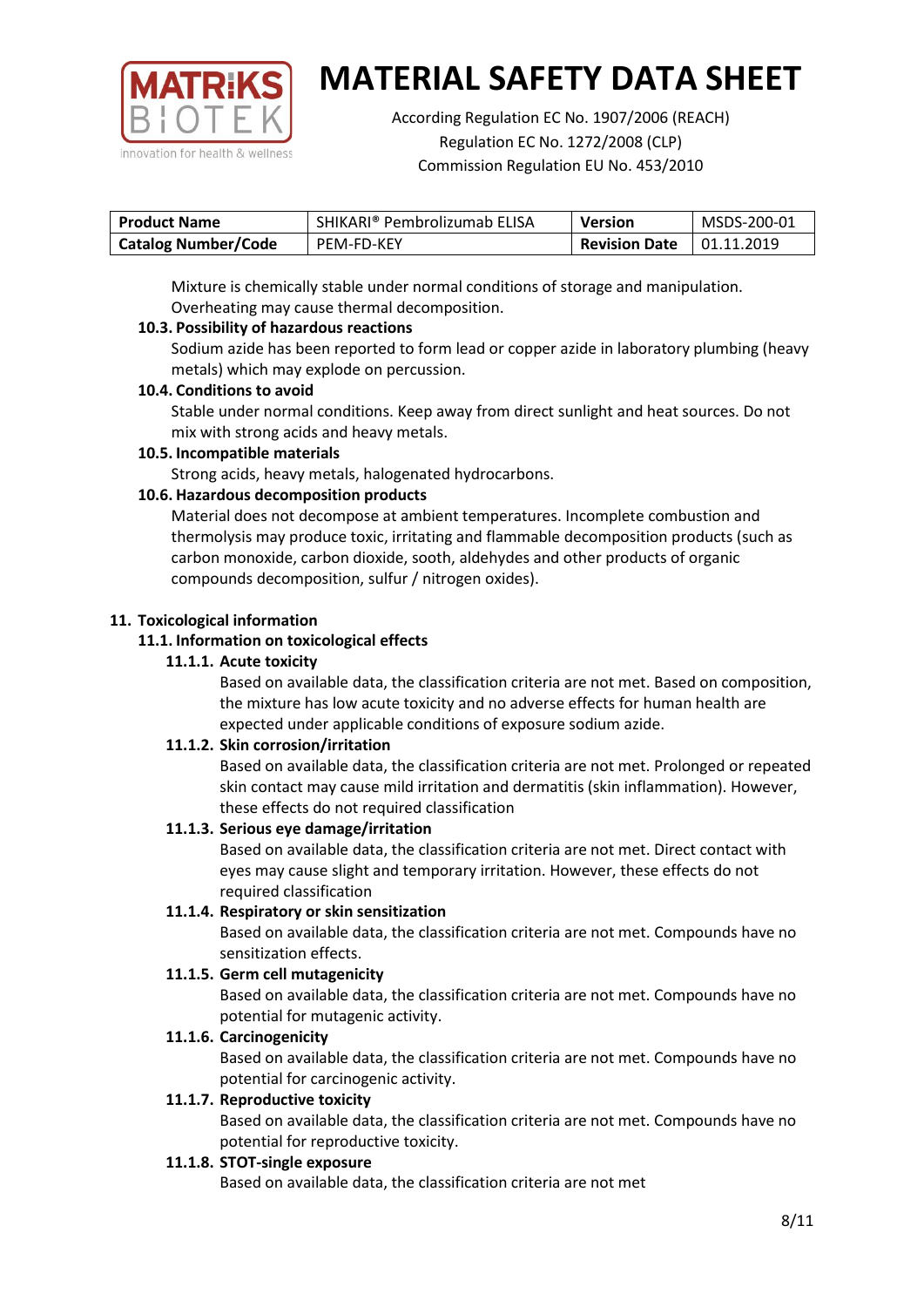

According Regulation EC No. 1907/2006 (REACH) Regulation EC No. 1272/2008 (CLP) Commission Regulation EU No. 453/2010

| <b>Product Name</b>        | SHIKARI® Pembrolizumab ELISA | <b>Version</b>       | MSDS-200-01       |
|----------------------------|------------------------------|----------------------|-------------------|
| <b>Catalog Number/Code</b> | PEM-FD-KEY                   | <b>Revision Date</b> | $\mid$ 01.11.2019 |

### **11.1.9. STOT-repeated exposure**

Based on available data, the classification criteria are not met.

### **11.1.10. Aspiration hazard**

Based on available data, the classification criteria are not met.

### **12. Ecological information**

### **12.1. Toxicity**

No data available.

- **12.2. Persistence and degradability** No data available.
- **12.3. Bio accumulative potential** No data available.
- **12.4. Mobility in soil** No data available.

### **12.5. Results of PBT and vPvB assessment**

The substances in the mixture do not meet the PBT/vPvB criteria according to REACH, annex XIII (content <0,1% w/w); the substances in the mixture are not included in the Candidate List of SVHC.

**12.6. Other adverse effects**

No data available.

# **13. Disposal considerations**

# **13.1. Waste treatment methods**

Product: Waste should be disposed of in accordance with federal, state and local environmental control regulations. Must not be composed together with household garbage.

Uncleaned packaging: Waste should be disposed of in accordance with federal, state and local environmental control regulations. Must not be composed together with household garbage.

General notes: Water hazard class 1 (German Regulation) (Self-assessment): Slightly hazardous for water. Do not allow undiluted product or large quantities of it to reach ground water, water course or sewage system

# **14. Transport information**

The mixture is not classified as dangerous for transport according to ADR/RID/IMDG/ICAO/IATA/ DGR

- **14.1. UN number:** None
- **14.2. Un proper shipping name:** None
- **14.3. Transport hazard class(es):** None
- **14.4. Packing group:** None
- **14.5. Environmental hazards:** None
- **14.6. Special precautions for user:** Not applicable.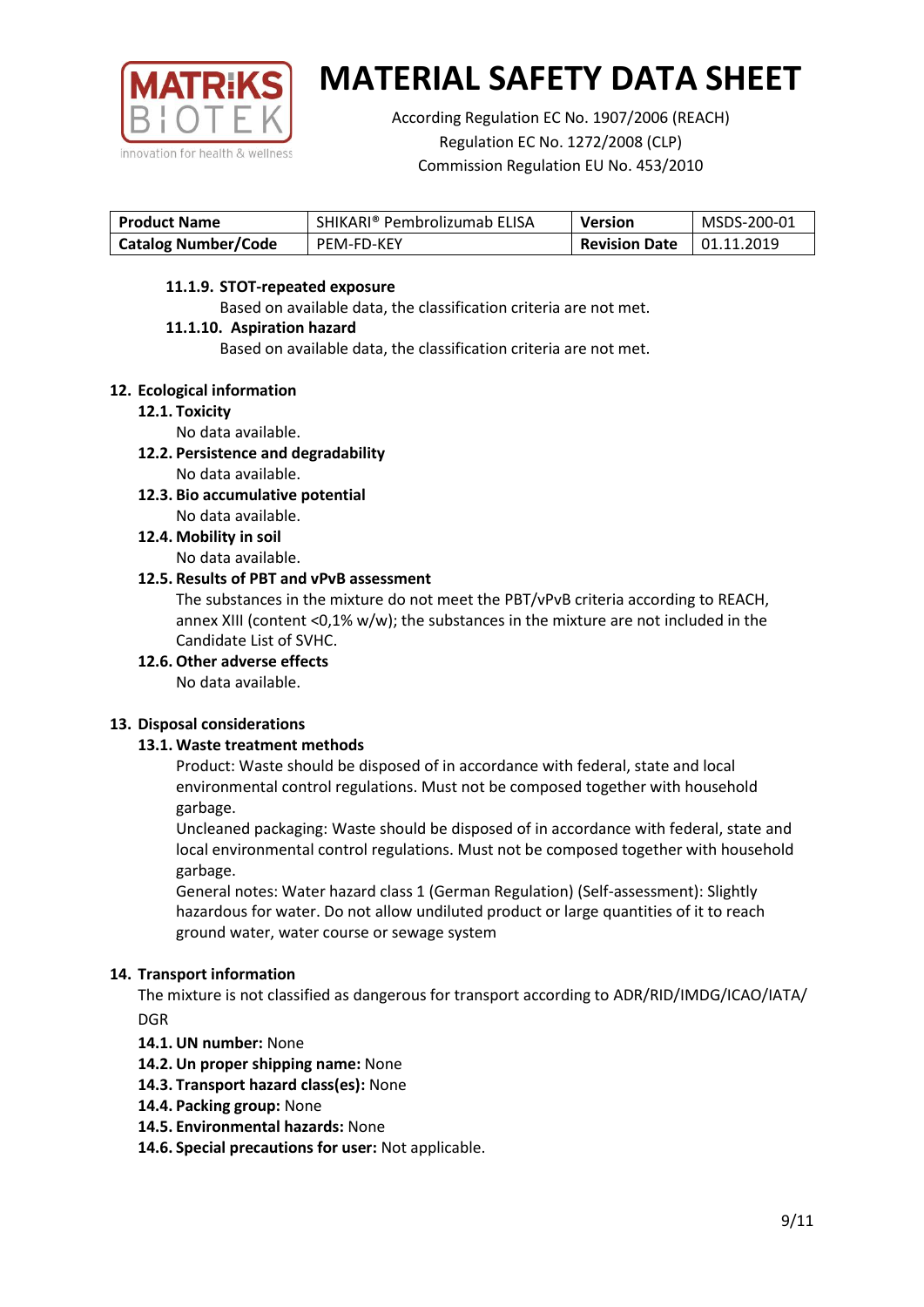

According Regulation EC No. 1907/2006 (REACH) Regulation EC No. 1272/2008 (CLP) Commission Regulation EU No. 453/2010

| <b>Product Name</b>        | SHIKARI® Pembrolizumab ELISA | <b>Version</b>       | MSDS-200-01       |
|----------------------------|------------------------------|----------------------|-------------------|
| <b>Catalog Number/Code</b> | PEM-FD-KEY                   | <b>Revision Date</b> | $\mid$ 01.11.2019 |

**14.7. Transport in bulk according to Annex II of MARPOL 73/78 and the IBC Code:** Not applicable.

# **15. Regulatory information**

This Safety Data Sheet is prepared according to;

REGULATION (EC) No 1907/2006 OF THE EUROPEAN PARLIAMENT AND OF THE COUNCIL of 18 December 2006 concerning the Registration, Evaluation, Authorization and Restriction of Chemicals (REACH), establishing a European Chemicals Agency, amending Directive 1999/45/EC and repealing Council Regulation (EEC) No 793/93 and Commission Regulation (EC) No 1488/94 as well as Council Directive 76/769/EEC and Commission Directives 91/155/EEC, 93/67/EEC, 93/105/EC and 2000/21/EC

### **15.1. Safety, health and environmental regulations/legislation specific for the substance or mixture**

No data available.

# **15.2. Chemical safety assessment**

No data available.

# **16. Other information**

### **16.1. "H code" and "R Phrases" used in this document**

| H301      | Toxic if swallowed                                         |
|-----------|------------------------------------------------------------|
| H311      | Toxic in contact with skin                                 |
| H314      | Causes severe skin burns and eye damage                    |
| H315      | Causes skin irritation                                     |
| H317      | May cause an allergic skin reaction                        |
| H319      | Cause serious eye irritation                               |
| H331      | Toxic if inhaled                                           |
| H335      | May cause respiratory irritation                           |
| H400      | Very toxic to aquatic life                                 |
| H410      | Very toxic to aquatic life with long lasting effects       |
| R23/24/25 | Toxic by inhalation, in contact with skin and if swallowed |
| R34       | Causes burns                                               |
| R37       | Irritating to respiratory system                           |
| R36/37/38 | Irritating to eyes, respiratory system and skin            |
| R43       | May cause sensitisation by skin contact                    |
|           |                                                            |